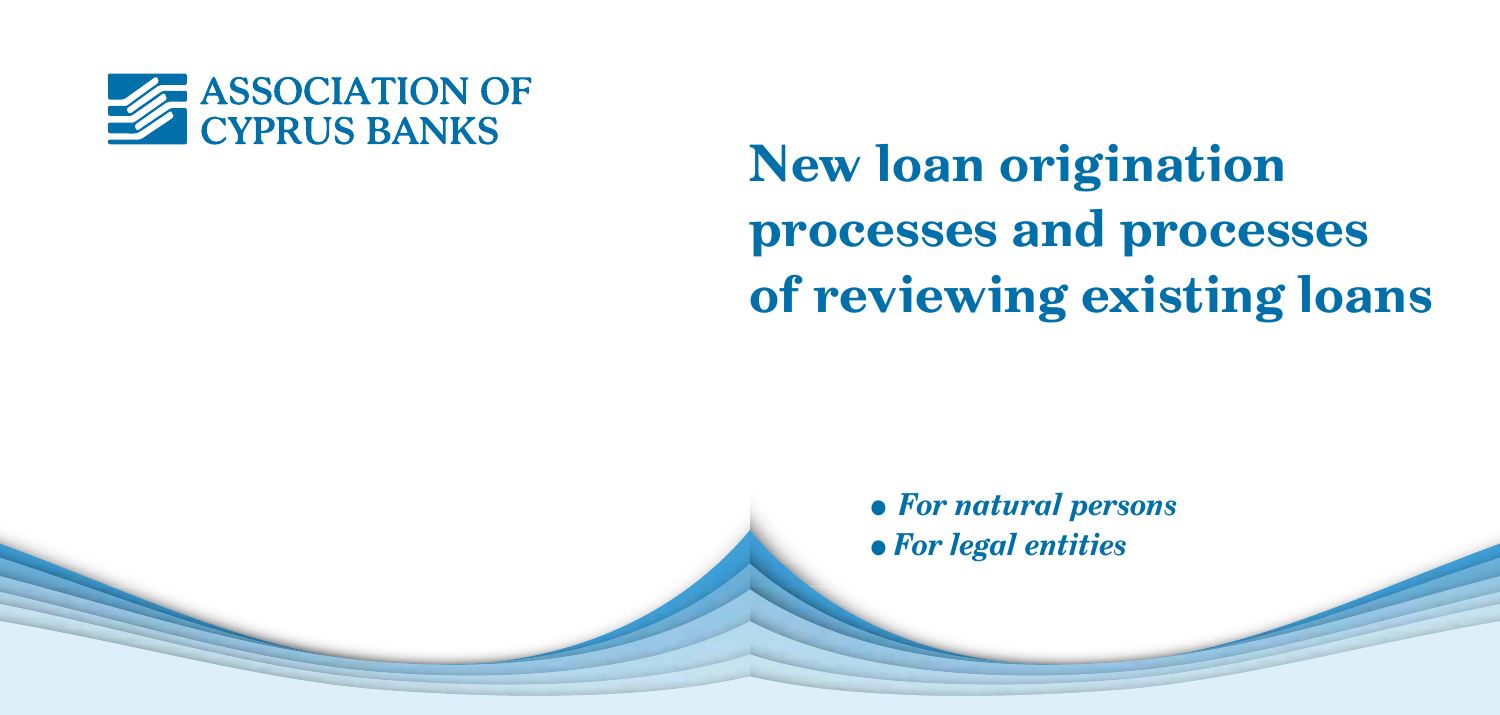#### **INTRODUCTION**

In December 2013 the Central Bank of Cyprus (CBC) issued the Directive on "Loan Origination Processes and Processes of Reviewing Existing Loans" (Directive) to Authorised Credit Institutions (ACI). The Directive prescribes the minimum practices that the ACIs have to follow and specify the minimum documentation they are obliged to obtain in the process of assessing and/or reviewing credit facilities.

## **SCOPE AND PURPOSE**

The scope and purpose of the new Directive is that when assessing and/or reviewing a credit facility, the basic principle is the borrowers' ability to repay the loan.

# **NATURAL PERSONS**

## **Application for Credit Facility**

The applicant is obliged to submit the following documents:

## *Private or Public Sector Employees*

- 1.Declaration of current employment stating among other the current salary amount, the date of employment and probable duration of employment (if applicable).
- 2.Original salary slips for the last three (3) months.
- 3.Original bank statement for the last six (6) months (if salary is deposited in a bank account).
- 4.Copy of income tax return submitted for the last two (2) years.
- 5.Original income tax assessment of the last two years (2) available.
- 6.Original latest annual social insurance statement.
- 7.Documents supporting any other type of income (alimony income, interest income, income from immovable property, income from welfare benefits).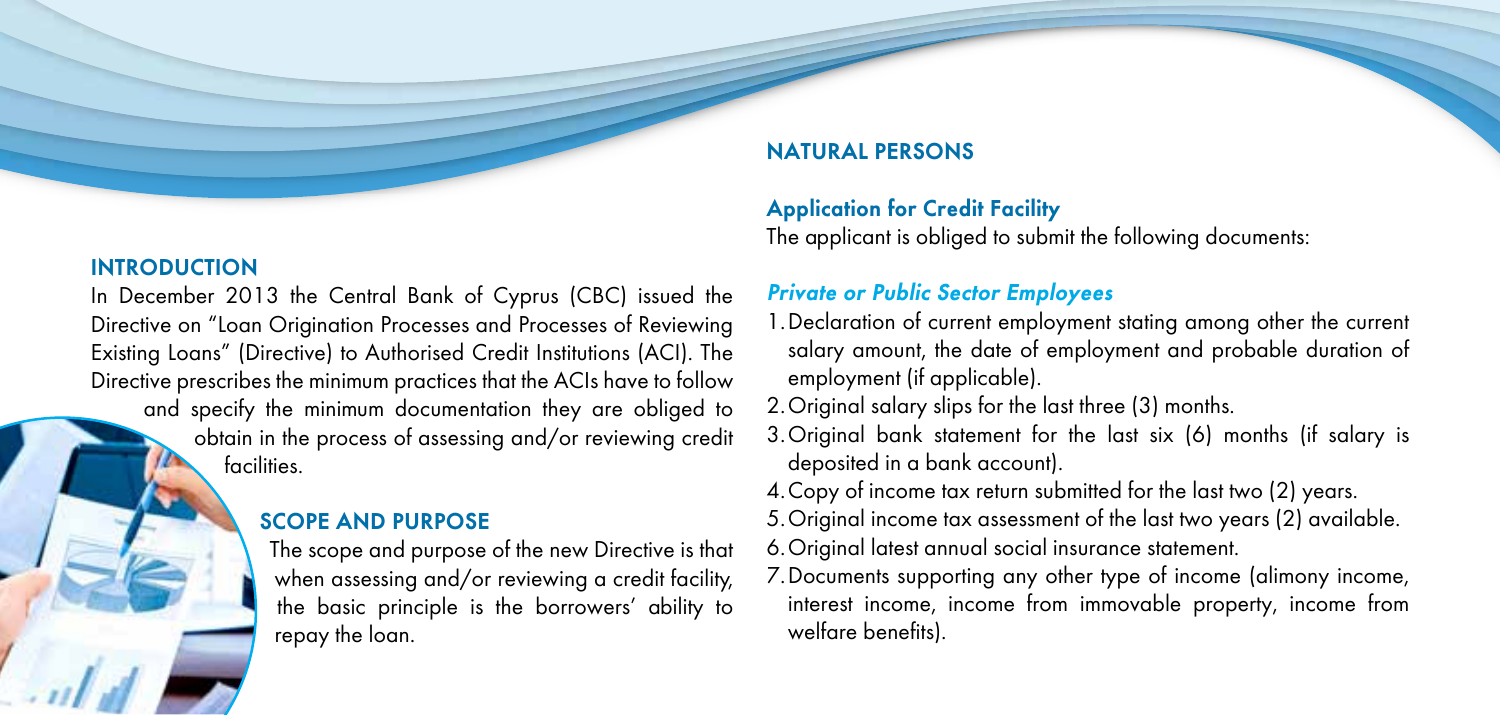# *Self-employed and Freelancers*

- 1.Confirmation of income by the Borrower's accountant if available.
- 2.History of income or 3rd party verification of borrower's income or evidence of seasonal or irregular sources of income.
- 3.Proof of payment to income tax.
- 4.Copy of social insurance statement for the last two (2) years.
- 5.Copy of income tax return submitted for the last two (2) years.
- 6.Original income tax assessment of the last two (2) years available.
- 7.Copy of Value Added Tax (VAT) statements submitted since last balance sheet date.
- 8.VAT return form (in case they are registered with VAT department).
- 9.Documents supporting any other type of income (alimony income, interest income, income from immovable property, income from welfare benefits).

# **Credit Assessment of Borrowers and Guarantors**

For the purpose of assessing the credit ability of the borrower and/or Guarantor (where applicable) the ACI shall collect the following:

# 1.Personal Financial Statement

- 2.In case the borrower/guarantor has any credit facility or has guaranteed credit facilities with any other ACI, then he shall provide a written statement issued by the ACI that granted the existing credit facilities providing the following information:
- Original amount or limit.
- Current balance.
- Duration and maturity.
- Interest rate.
- Installment amount and installment payment frequency.
- Amount in arrears.
- Days in arrears.

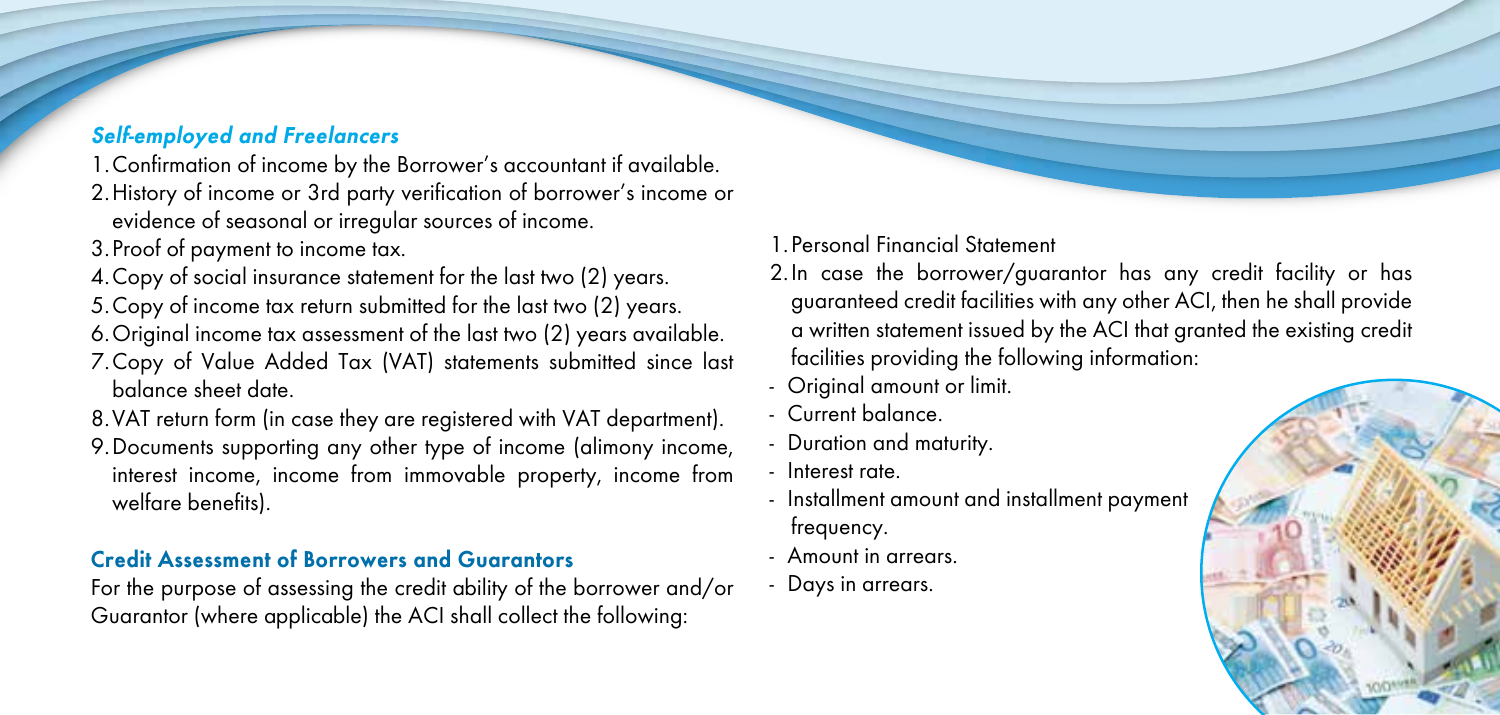- 3.Statement of deposits with other ACIs.
- 4.Statement of immovable property from the Land Registry.
- 5.The purchase contract of property registered with the Land Registry, in case a separate title deed does not exist.
- 6.Certificates/Statements of any other assets (shares/other investments).

Apart from the above the ACI, depending on the type of credit facility, shall collect the following:

# *Personal Loans/Overdraft accounts/Credit Cards*

Fully completed and signed credit application.

## *Consumer Loans*

1.Fully completed and signed loan application.

2.Documents substantiating the loan purpose (written offer to purchase a product/service).

## *Housing Loans*

- 1.Fully completed and signed loan application.
- 2.Purchase agreement contract (if applicable).
- 3.Evidence of the advance payment (if applicable).
- 4.For the property to be financed and the property to be mortgaged: (i) title deed of current owner, (ii) building permit, (iii) planning permit, (iv) topographical charts, (v) building plans.
- 5.In case of construction/renovation/completion of immovable property, a detailed budget and detailed cost analysis signed by a professional quantity surveyor.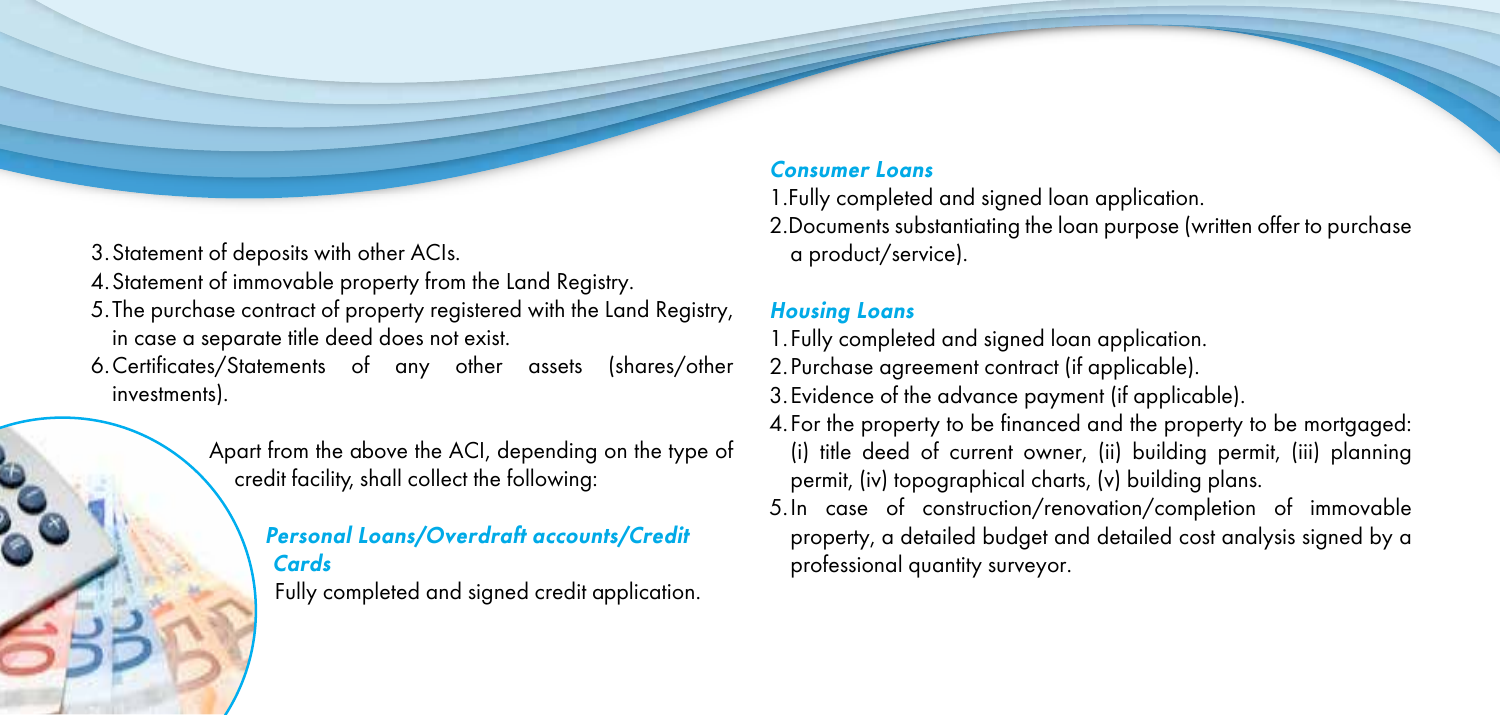#### **Assessment of Repayment Ability of Borrower**

For the assessment of the borrower's repayment ability the ACI considers the following:

1.The borrower's recurring/steady "Total Monthly Income" (according to the Personal Financial Statement-PFS).

For self-employed/freelancers who have no monthly salary the borrower's annual income divided by twelve (12).

Income emanating from overtime, bonuses and any other exceptional income are taken into account if the ACI confirms they are steady and recurring.

Income emanating from overtime, bonuses and any other exceptional income is not considered as recurring income and as such shall not be taken into account.

2.Debt servicing amount is defined as the installment amount of the credit facility to be granted plus all other installments of existing credit facilities of the borrower with other ACIs.

Debt servicing amount shall be limited to the lower of: (a)35% of total monthly income of the borrower, or (b)difference between the "Total Monthly Income" and the "Total Monthly Expenditure" as this is computed in the PFS.

## **LEGAL ENTITIES**

**Application for Credit Facility** The applicant is obliged to submit the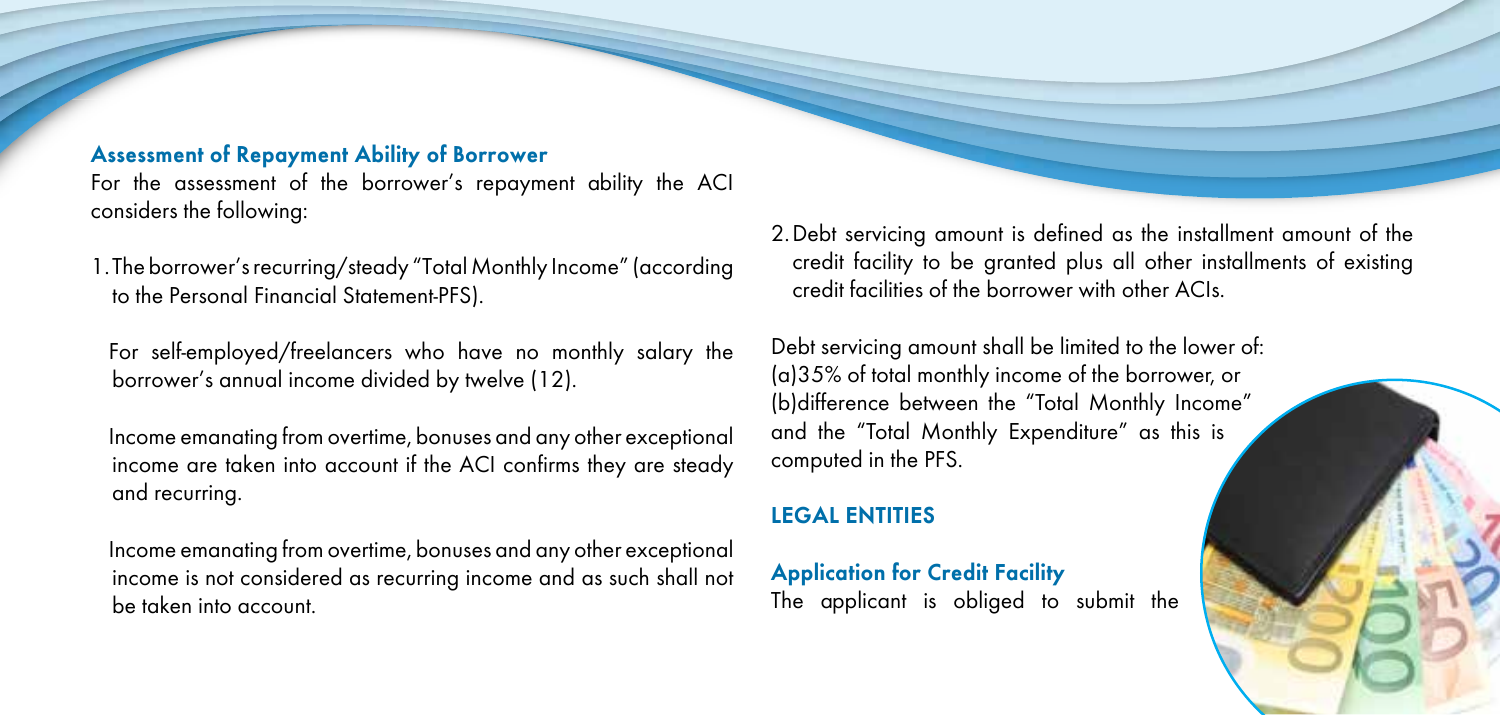following documents:

- 1.Audited financial accounts for the last three (3) financial years. In case audited financial accounts are not available for the latest financial year, submit unaudited financial accounts for that year.
- 2.Quarterly financial accounts for the current year for listed legal entities.
	- 3.Management accounts since last financial accounts for non-listed legal entities.
		- 4.Copy of income tax returns submitted for the last three (3) years.
			- 5.Original of income tax clearance for the last three years (3) available.
			- 6.Copy of Value Added Tax (VAT) statements

submitted since last balance sheet date. 7.Budgeted cash flows at least for the next two (2) years. 8.Details of projected income to be generated by the use of the requested loan, supporting that this loan will add to the profitability and enhance the cash flow of the business.

# **Credit Assessment of the Legal Entity**

For the purpose of assessing the credit ability of the borrower the ACI shall, where applicable, collect the following:

1.Loan application, fully completed and signed.

- 2.Documents substantiating the loan purpose, for example written offer to purchase a product/service, private contract for purchasing a product/service, pro-forma invoices, bills of lading.
- 3.Evidence of advance payment and/or purchase agreement contract.
- 4.In case of purchasing/construction/renovation/completion of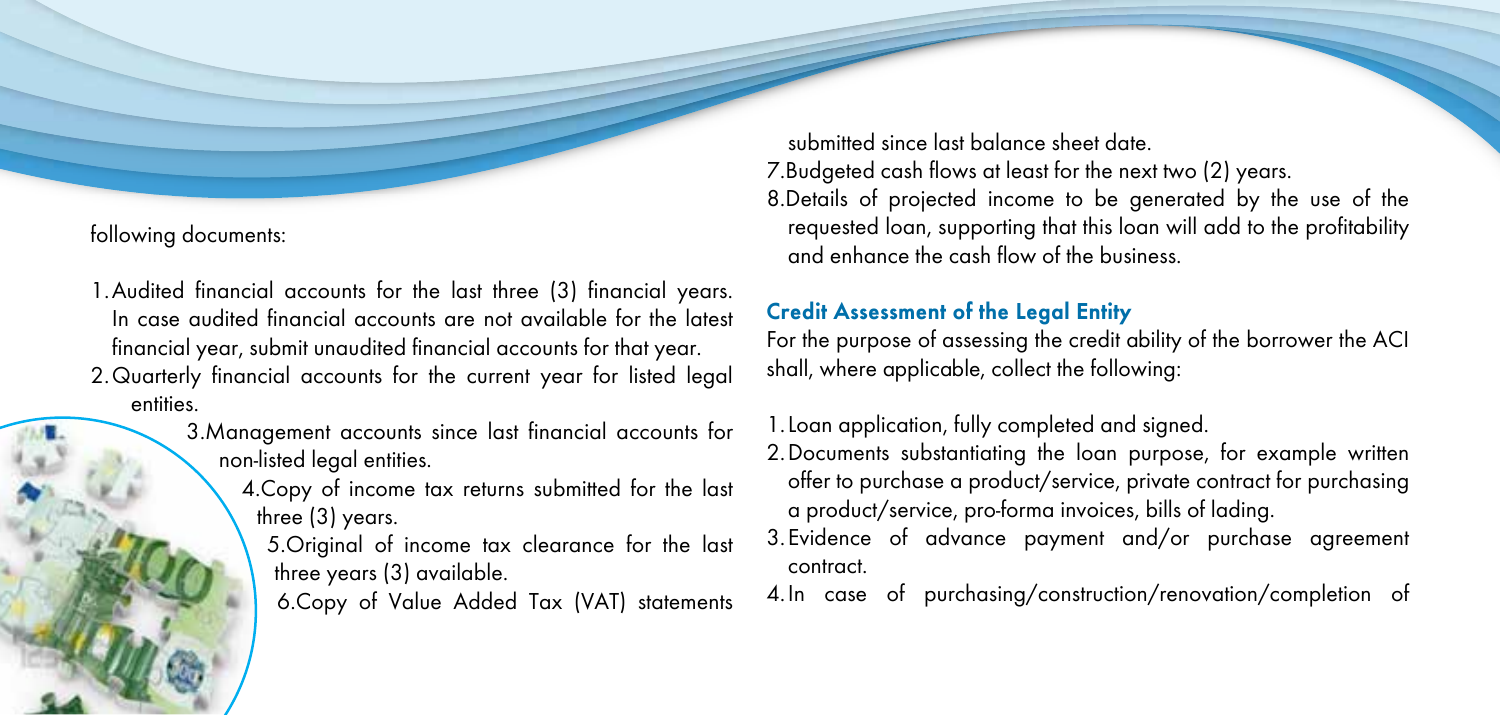immovable property: (i) title deed of current owner, (ii) building permit, (iii) planning permit, (iv) topographical charts, (v) building plans, (vi) detailed budget and detailed cost analysis signed by a professional quantity surveyor.

- 5.Statement of immovable property from the Land Registry (and for the Guarantor where applicable).
- 6.The purchase contract of property registered with the Land Registry, in case a separate title deed does not exist (and for the Guarantor where applicable).

# **Assessment of Repayment Ability**

For the assessment of the borrower's repayment ability the ACI considers the following:

- 1.The sources of repayment based on the income/future cash flows of the borrower.
- 2.The debt servicing amount of the borrower which is defined as the installment amount of the credit facility to be granted plus all other installments (loans, overdrafts, credit cards) with other ACIs.

*The ACIs reserve their right to prescribe their own practices for the purpose of complying with the Directive and/or to prescribe their own documentation to be obtained in the process of assessing and/or reviewing credit facilities, over and above the minimum described in this Document.*